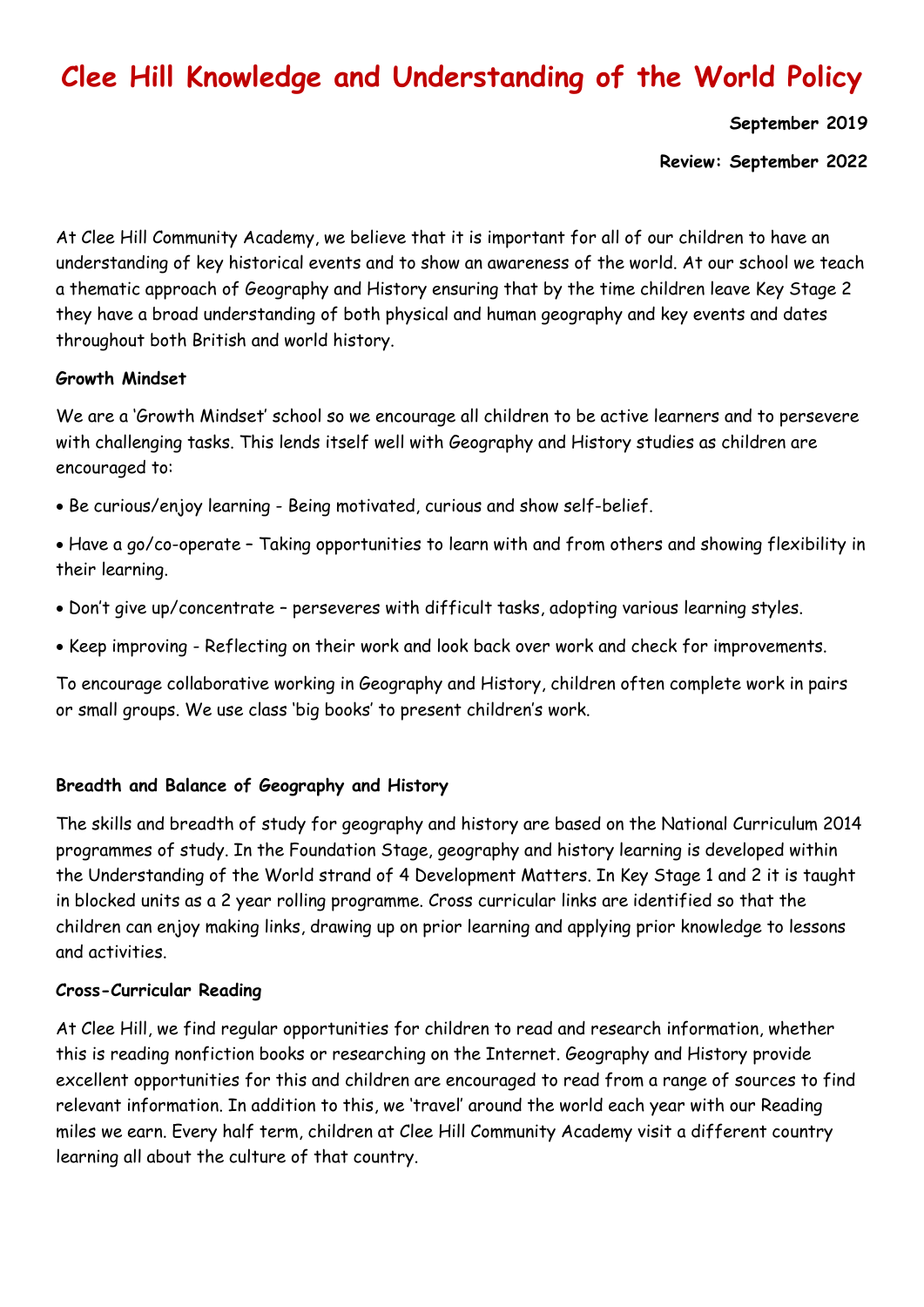#### China Reading Miles Brazil Reading Miles



# **Geography Expectations**

Geography provokes and answers questions about the natural and human worlds, using different scales of enquiry to view them from different perspectives. It develops knowledge of places and environments throughout the world, an understanding of maps, and a range of investigative and problem solving skills both inside and outside the classroom.

Teachers are responsible for the implementation of geography effectively and to assist pupils to:

- Develop skills which enable them to develop their knowledge and understanding of places
- Undertake geographical enquiry both inside and outside the classroom
- Develop an understanding of the patterns and physical and human processes which enable us to make a sense of place
- Develop knowledge and understanding of environmental change and sustainable development
- Develop a sense of their own identity and place in their local environment as well as in the world

#### **At the end of the foundation stage, all children will:**

- Be aware of different countries around the world
- Understand the different localities around the World (seaside, desert, forest)

# **By the end of Key Stage 1, we expect all children will:**

- Begin to use atlases to name and locate the World's 7 continents and 5 oceans.
- Name, locate and identify characteristics of the 4 countries and capital cities of the United Kingdom and its surrounding seas
- Understand the similarities and differences between Clee Hill and the surrounding area with a contrasting non-EU country.
- Identify different weather patters in the UK and the location of hot and cold areas in relation to the North and South Poles
- Use geographical terminology including beach, mountain, season and weather.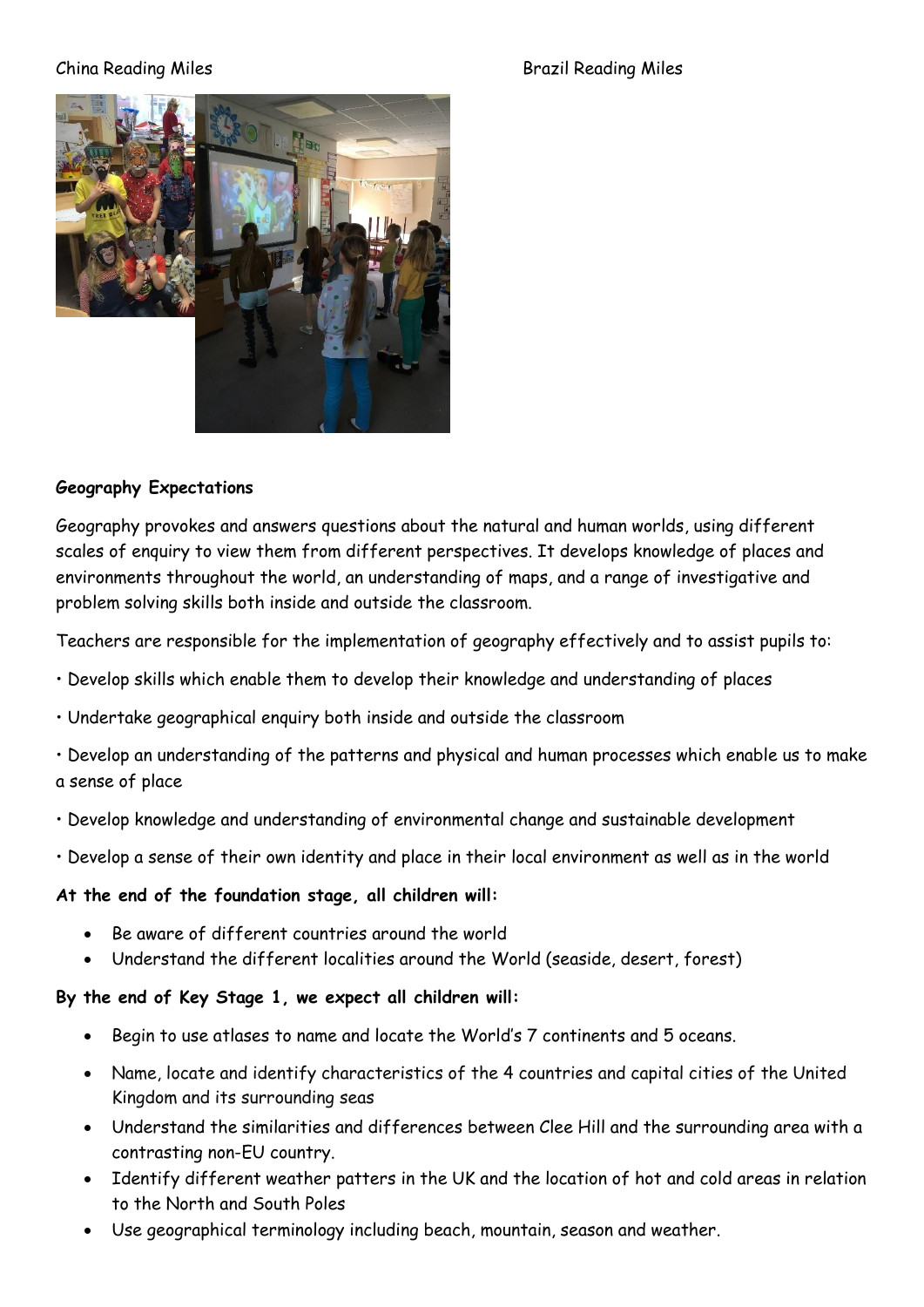• Begin to use maps and simple compass directions to describe the locations and routes on a map.

# **Upon completion of Key Stage 2, all children at Clee Hill Community Academy are expected to be able to:**

- Locate the key countries of the world using maps to focus on Europe and North and South America identifying major cities and key physical and human characteristics.
- Name and locate counties and cities of the UK and describe their human and physical features explaining how these have changed over time (mountains, coasts and rivers).
- identify the position and significance of latitude, longitude, Equator, Northern Hemisphere, Southern Hemisphere, the Tropics of Cancer and Capricorn, Arctic and Antarctic Circle, the Prime/Greenwich Meridian and time zones (including day and night)
- compare Clee Hill with a contrasting locality in the UK, another in Europe and another in North or South America.
- Understand and use key terminology including climate zones, biomes and vegetation belts, rivers, mountains, volcanoes and earthquakes, and the water cycle
- Explain different settlements with relation to land use, trade links and how natural resources are distributed.
- Use 8 points of a compass and 6-figure grid references (including Ordnance Survey maps).
- use fieldwork to observe, measure record and present the human and physical features in the local area using a range of methods, including sketch maps, plans and graphs, and digital technologies

# **History Expectations**

History fires pupils' curiosity about the past and the wider world. Children will consider how the past can influence the present as well as the future. It develops a chronological framework for children's knowledge of significant events and people.

Teachers are responsible for the implementation of history effectively and to assist pupils to:

- Develop chronological understanding of periods of time
- Increase knowledge and understanding of key events
- Know about famous people who have influenced the course of history
- Recognise that the past is represented and interpreted in different ways
- Be able to use a range of sources to select and record relevant information
- Develop a range of skills necessary to communicate their knowledge and understanding.

#### **At the end of the foundation stage, all children will**

- understand their own family history
- be aware of the similarities and differences between old and modern toys.